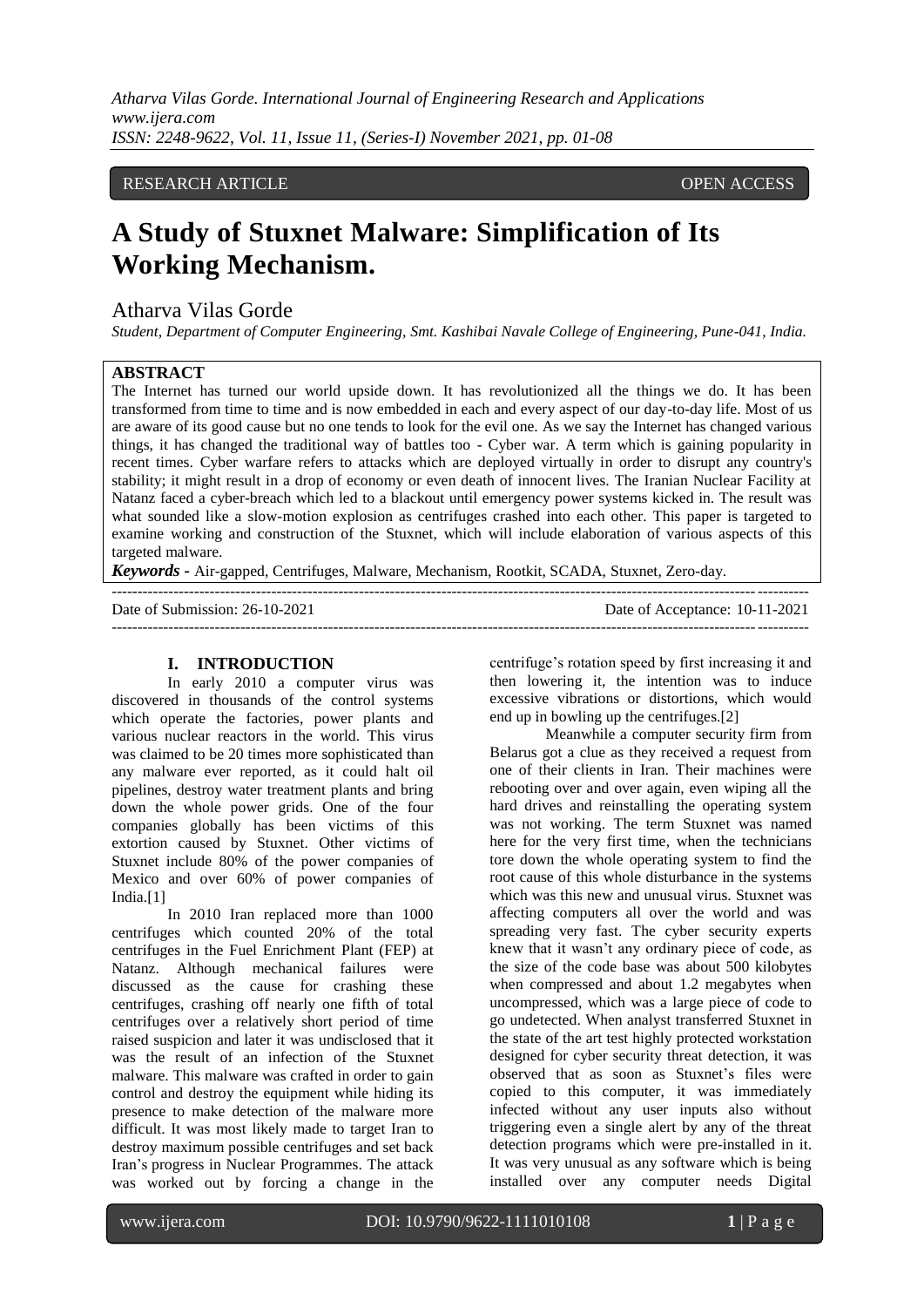Certificates which are checked against trusted manufacturers. Most of the viruses temper these certificates in order to trick the operating system into allowing it to install, usually these types of tempered certificates are caught by most of the Antivirus Programs. But in the case of Stuxnet, it didn't have any altered certificates; it had valid certificates which were stolen from the most used driver sources which we will discuss later. Makers of the Stuxnet made sure that windows will install Stuxnet without triggering any alert using these valid but stolen certificates. As more information about Stuxnet was revealed it added that as soon as the Stuxnet was installed it started searching for any sort of storage device be it a flash drive, USB stick, or any hard drive. At this moment the experts claimed that they discovered one of the rarest and most dangerously sophisticated kinds of software vulnerabilities. [3]

Stuxnet is an era of the new and highly sophisticated malwares. The Stuxnet worm was discovered in 2010 this piece of malware had surprised the computer experts due to its sophistication and use of all the four zero-day exploits.[4] This malware might have been planted using USB drive as this was the only technique to breach in any air gapped network which had great security as these networks were physically isolated from other networks.[5] This complex threat used four zero-day vulnerabilities in the windows OS which helped the virus to avoid being detected by the defensive antivirus programs which damaged the nuclear reactors in Natanz's nuclear facility by gaining access over its PLCs which controlled the machines there. That made it modify the control program which changes the behavior of the machine.[4]

Most of the devices used security software in order to white-list the processes which are being carried out. And these software white listed the process on the basis of the digital certificates so it was like a piece of cake for Stuxnet to trick them. This malware was targeted to perform the act so efficiently and quietly that no one would even notice. And we can say it outperformed it. In this paper we will be going through various aspects of this malware.

#### **II. ATTACK SCENARIO**

The following was the possible attack scenario: The PLC and Industrial control systems (ICS) are generally programmed to function without any internet connection. So first of all the attackers might have conducted reconnaissance in order to gain the potential knowledge of the computing environment in the facility. Here they found out that there were 4 ways through which the rootkit distributed itself: first was by means of flash drives, through the network shares, through an RPC vulnerability and through the MS10-061 Print spooler vulnerability.[9] Then the attackers tested their code on the replica of this environment to ensure whether it is working and executing itself properly. Since the malware had valid stolen digital certificates, someone might have physically entered the premises of these two companies namely JMicron and Realtek to get those certificates. Now in order to infect the network the Stuxnet had to be introduced to the target environment by infecting a willing or unknowingly third party. The original infection might have been introduced to target by USB. Once the target was infected Stuxnet would first try to spread on the LAN using the known 4 zero-days. And would then follow the cycle which would had lead it to escalate its own privileges and gain the control over the target.[6]

#### **III. STUXNET'S WORKING MECHANISM**



#### **3.1. THE MAIN DROPPER {WTR<RND>.TMP}**

The rootkit connects as driver filter and thereby gains control over the infected computer's files and hides them under name WTR<rnd>.TMP, in WTR<rnd>.TMP rnd is a random 4 digit number which might be WTR<4132>.TMP or WTR<4141>.TMP. to show its authenticity it has a Realtek Semiconductor Corp digital signature.[8] It begins its execution by searching for ".stub" section, which contains the main Stuxnet DLL files like it's functions, mechanisms, files and rootkits. This section might be considered as the hub of all the processes which are implemented by the Stuxnet in order to gain the privileges.

Once the section's location is validated it avoids the security software, to do so the malware loads a module in the following way:

- 1. Firstly it allocates the buffer memory for the calling process of the module which is to be loaded.
- 2. Then it patches the Ntdll.dll system library: which consists of the following APIs:
- a. ZwMapViewOfSection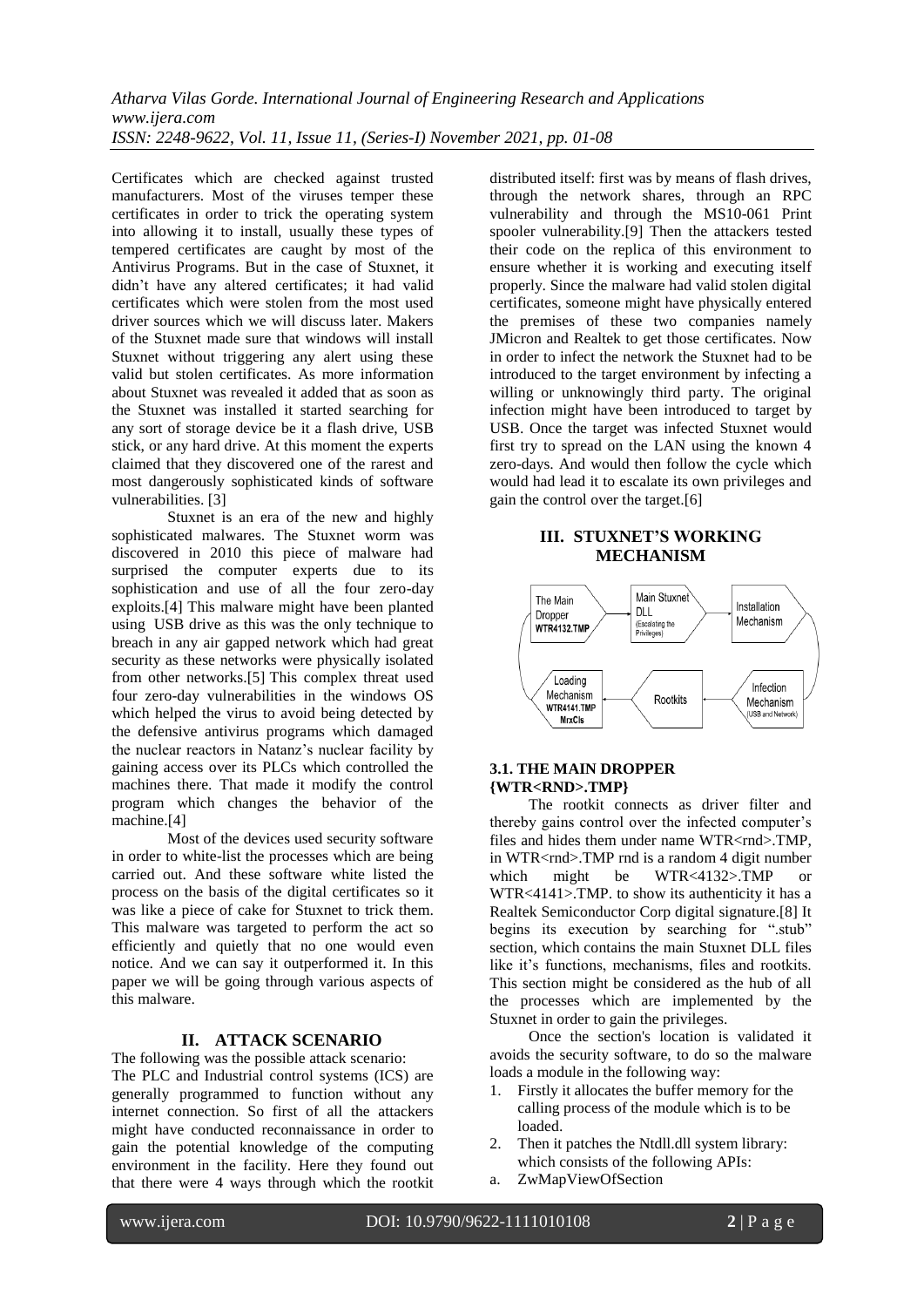- b. ZwCreateSection
- c. ZwOpenFile
- d. ZwClose
- e. ZwQueryAttributesFile
- f. ZwQuerySection

Now with the ZwOpenFile it makes sure that the .stub section file is readable. These patches make LoadLibraryA load a DLL file from a different location of the memory instead of the harddisk. The DLLName for this LoadLibraryA is like KERNEL32.DLL.ASLR.XXXX to load the Main DLL File it calls function #15 at the end.[10]

#### **3.2. MAIN STUXNET DLL 3.2.1. ESCALATION OF THE PRIVILEGES AND INJECTION OF THE NEW PROCESS**

When the DLL initiates its execution it tries to confirm the environment and the configuration data. If things aren't in place it will exit and re-initiate the process from beginning. By things I refer to the configuration data and the admin rights. If it is not running on the admin level it will use one of the two zero-day vulnerabilities to escalate the privileges to the administration level.

CVE-2010-2743(MS-10-073) - WIN32K.sys Keyboard Layout Vulnerability.

CVE-xxxx-xxxx(MS-xx-xxx) - Windows Task Scheduler Vulnerability.

As these two vulnerabilities help to gain admin access they also make some other checks like checking whether the system is of 64 bits or 32 bits. Once the environment is prepared to get the infection from the Stuxnet, it injects itself to another process which identifies the security software or the Antivirus programs installed in the machine. If there is not antivirus program on the machine it goes with "Isass.exe".[4] Below are injection targets in correspondence to their security product validated by Symantec.[6]

| <b>Process Injection</b>          |                         |  |  |
|-----------------------------------|-------------------------|--|--|
| <b>Security Product Installed</b> | <b>Injection target</b> |  |  |
| KAV v1 to v7                      | <b>LSASS.EXE</b>        |  |  |
| KAV v8 to v9                      | <b>KAV Process</b>      |  |  |
| <b>McAfee</b>                     | Winlogon.exe            |  |  |
| <b>AntiVir</b>                    | Lsass.exe               |  |  |
| <b>BitDefender</b>                | Lsass.exe               |  |  |
| ETrust v5 to v6                   | <b>Fails to Inject</b>  |  |  |
| <b>ETrust (Other)</b>             | Lsass.exe               |  |  |
| <b>F-Secure</b>                   | Lsass.exe               |  |  |
| Symantec                          | Lsass.exe               |  |  |
| <b>ESET NOD32</b>                 | Lsass.exe               |  |  |
| <b>Trend PC Cillin</b>            | <b>Trend Process</b>    |  |  |

What makes Stuxnet more special is rather than searching for the task manager to inject itself it creates a new process using the CreateProcess. Now it unloads, for example the lsaass.exe from its memory and loads it to another Portable Executable (PE) file from its DLL resources in the same place where it unloaded the isass.exe module previously. Stuxnet makes some modifications by adding a new section named ".verif" before loading this newly created PE file. This .verif section's size is equal to that of previously unloaded modules and then Stuxnet writes a "jmp" instruction to the initial point of this PE file. Here comes the role of previously allocated buffers, in this step the Stuxnet copies the .stub section from the main DLL to the memory of the infected process and then it writes the .bin section the pointer to its memory buffer. To wrap up thing the Stuxnet resumes the main thread if the infection process and reloads the Main Stuxnet DLL and calls the next function.[4]

# **3.2.2. INSTALLATION OF STUXNET INTO THE INFECTED MACHINE**

As usual it again checks for the surroundings and to begin the installation it validates whether there is a value with this name "NTVDM TRACE" in

SOFTWARE\Microsoft\Windows\Current Version\MS-DOS Emulation

The value seems a bit arbitrary "19790509"; as it appears to be a date- May 9th,1979. Which might be a possibility. After checking this value Stuxnet installs itself by writing 6 files in Windows directory of which

4 are encrypted files

C:\WINDOWS\inf\oem7A.PNF

C:\WINDOWS\inf\oem6C.PNF

C:\WINDOWS\inf\mdmcpq3.PNF

C:\WINDOWS\inf\mdmeric3.PNF

and 2 are device drivers,

C:\WINDOWS\system32\Drivers\mrxnet.sys

C:\WINDOWS\system32\Drivers\mrxcls.sys[4]

Here comes another catch of the Stuxnet. The drivers mentioned above were issued for Realtek Semiconductor Corp. and JMicron Technology Corp. by VeriSign and were suspected to be stolen from the offices of Hsinchu Science Park, Taiwan. There is a possibility that these certificates might have been compromised by physical theft.[9] Since these certificates were valid even if any of the installed security software would have encountered the presence of Stuxnet, it would assume it to be a valid program.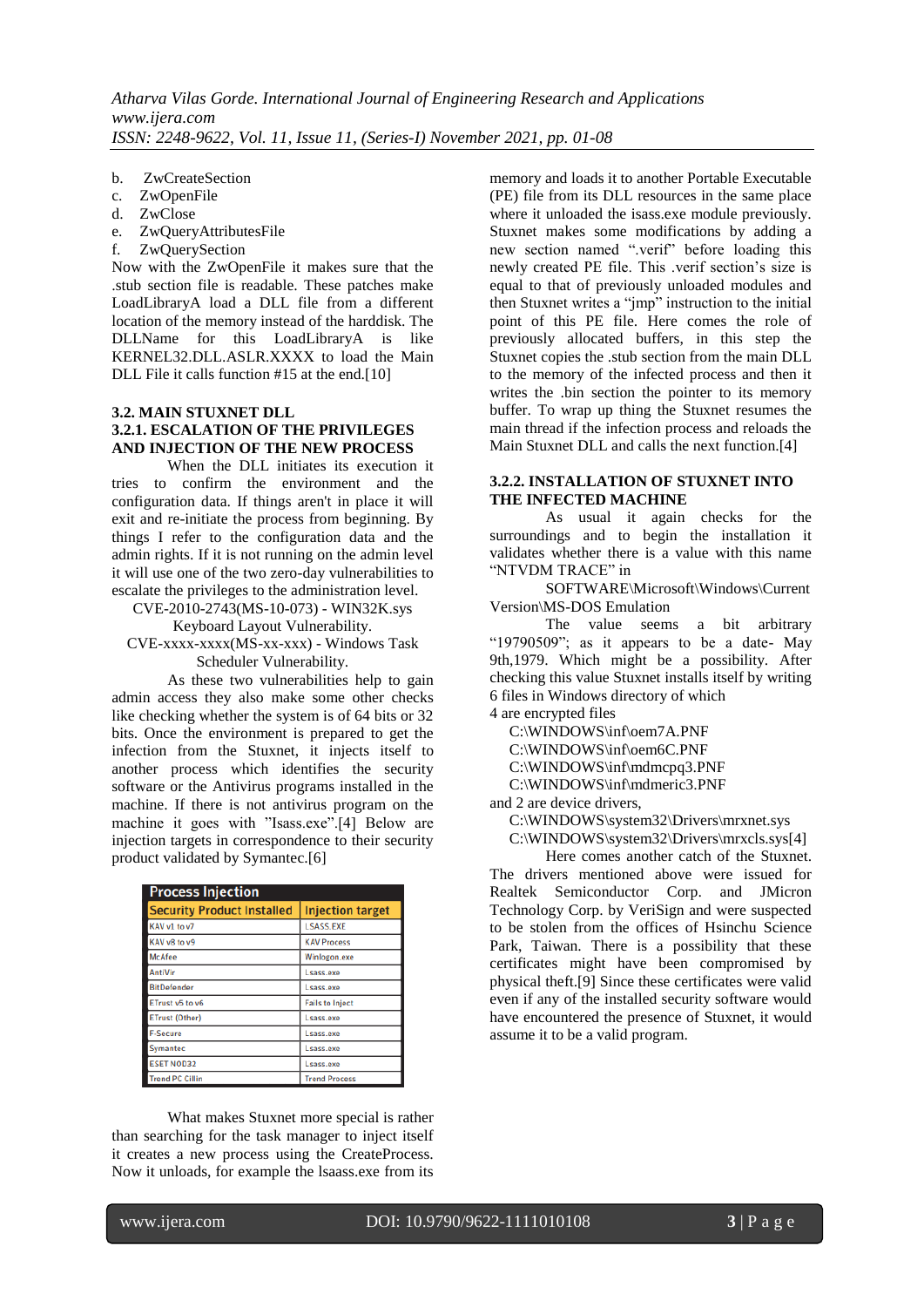*Atharva Vilas Gorde. International Journal of Engineering Research and Applications www.ijera.com ISSN: 2248-9622, Vol. 11, Issue 11, (Series-I) November 2021, pp. 01-08*



After installing the drivers, Stuxnet makes sure that it will load in the very beginning of the boot that is before most of the windows applications every time. Now by calling ZwLoadDriver it loads the mrxnet just after adjusting the privileges and then adds SeLoasDriverPrivilege. So to avoid being obligated by the firewall, it modifies the windows defenders values in the below key:

SOFTWARE\Microsoft\ Windows Defender\Real-Time Protection

The changed values being: EnableUnknownPrompts, EnableKnownGoodPro mpts, ServicesAndDriversAgent and sets them to zero and disables the firewall for itself. Here we have completed the installation mechanism of the Stuxnet. Now we will see how the Stuxnet spreads itself in the network.

#### **3.3. SPREADING MECHANISM OF STUXNET 3.3.1. THE INFECTION CAUSED DUE TO USB DRIVES**

As discussed in the attack scenario there were high chances that infection occurred due to USB by means of any willing or unwilling person who perhaps had access to these computers. Once the Stuxnet detects the new drive in the computer it writes 6 files into the flash memory drive: Copy of Shortcut to.lnk, Copy of Copy of Shortcut to.lnk, Copy of Copy of Copy of Shortcut to.lnk, Copy of Copy of Copy of Copy of Shortcut to.lnk And 2 executable files (DLL files): ~WTR4141.tmp and ~WTR4132.tmp. The shortcuts mentioned use the Windows Shell vulnerability which is:

CVE-2010-2568(MS-10-046) -Windows Shell LNK Vulnerability [9]

This vulnerability was created as windows used to load the icons for LNK files in a sort of wrong way. These shortcuts were special for an unknown types of file called CPL files i.e. Control Panel Item file by which we can create a shortcut identical to these shortcuts. It is quite complex to differentiate these malformed shortcuts. In these shortcuts the section begins with the process id of the control panel and then transforms to any other

process id until it makes an item containing path and file name of Stuxnet DLL i.e. ~WTR4141.tmp. We have 4 shortcut files as every file contains a different form of path leading to wtr4141.tmp file in order to ensure the compatibility with all OS which had this vulnerability. These paths were as follows:[4][9]

#### For Windows7:

\\.\STORAGE#Volume#\_??\_USBSTOR#Disk&Ve n\_\_\_\_\_USB&Prod\_FLASH\_DRIVE&Rev\_#12345 000100000000173&0#{53f56307-b6bf-11d0-94f2- 1300a0c91efb8b}#{53f5630d-b6bf-11d0-94f2- 00a0c91efb8b}\~WTR4141.tmp

For Windows Vista: \\.\STORAGE#Volume#1&19f7e59c&0&\_??\_US BSTOR#Disk&Ven USB&Prod\_FLASH\_DR IVE&Rev\_#12345000100000000173&0#{53f5630 7-b6bf-11d0-94f2-00a0c91efb8b}#{53f5630db6bf-11d0-94f2-00a0c91efb8b}\~WTR4141.tmp

For Windows XP, Windows Server 2003 and Windows 2000: \\.\STORAGE#RemovableMedia#8&1c5235dc&0 &RM#{53f5630d-b6bf11d0-94f2- 00a0c91efb8b}\~WTR4141.tmp

For Windows XP, Windows Server 2003 and Windows 2000: \\.\STORAGE#RemovableMedia#7&1c5235dc&0 &RM#{53f5630d-b6bf11d0-94f2- 00a0c91efb8b}\~WTR4141.tmp

These paths make sure that the code of Stuxnet is executed by explorer which afterwards calls API named "Shell32.LoadCPLModule" to load icons for this shortcut and calls previously mentioned LoadLibraryA API which helps in the execution of wtr4141.tmp.[4]

#### **3.3.2. SPREADING VIA NETWORK**

While spreading via network it uses one of the two vulnerabilities:

CVE-2008-4250(MS-08-067) –Windows Server Service NetPathCanonicalize() Vulnerability

CVE-2010-2729(MS-10-061) –Windows Print Spooler Service Vulnerability

But here the first vulnerability is not a zero-day as it was used by a fast spreading worm called Conficker in 2008.[7]

The second vulnerability was a zero-day one which wasn't used till date. This vulnerability allowed any foreign user account to establish communication to a machine which is connected to a shared printer and writes system directories in it.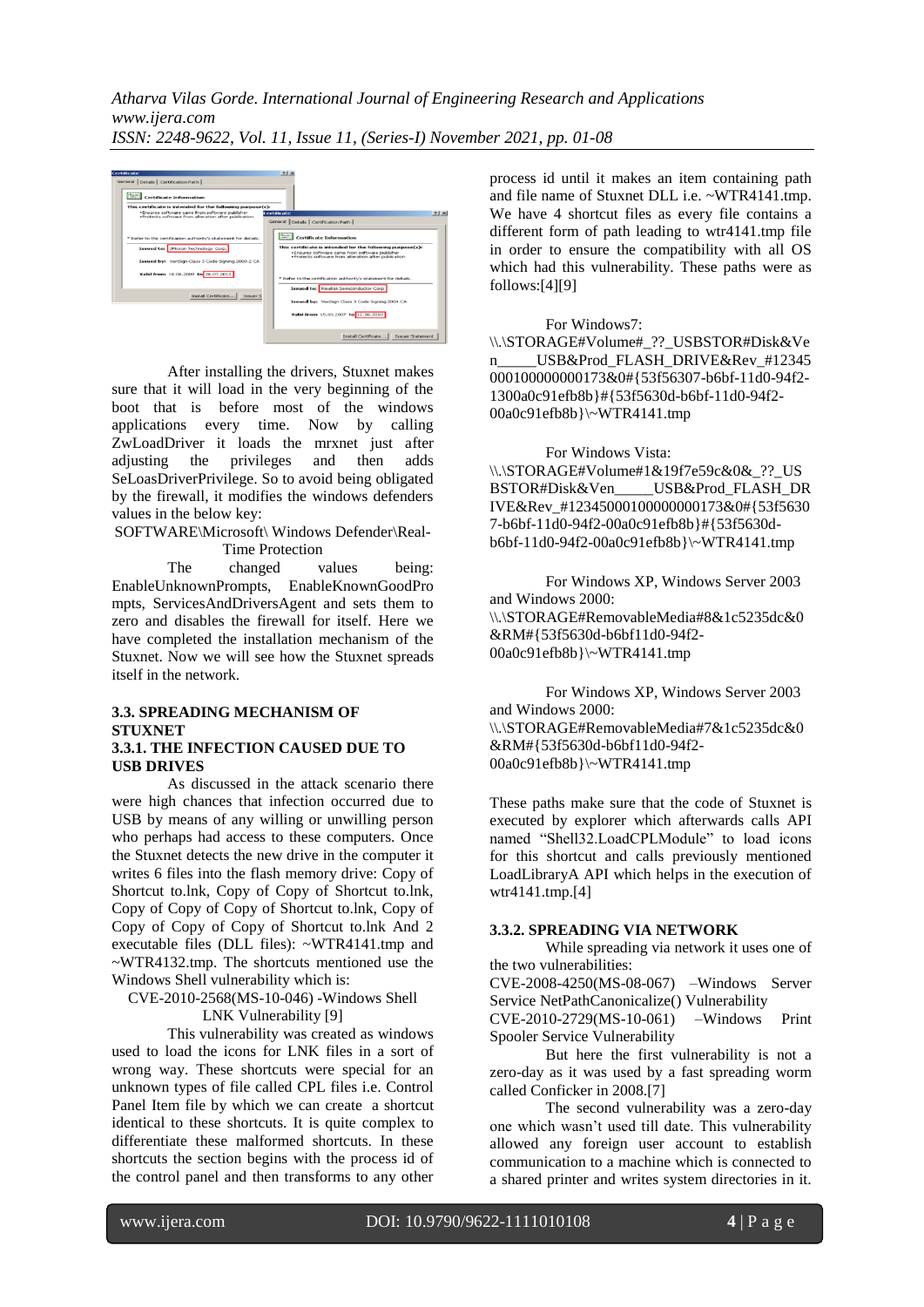This resulted in access to ReadFile and WriteFile APIs which we can copy in the target machine. In case of the Stuxnet it copied two files into the target computer:

> Windows\System32\winsta.exe Stuxnet Dropper. Windows\System32\wbem\mof\sysnullev nt.mof - Managed Object Format file.[4]

#### **3.4. UPDATING AND REMOTE COMMUNICATION PROTOCOL 3.4.1. UPDATING STUXNET VIA INTERNET**

Stuxnet used to make sure whether it is connected to the Internet by checking two websites [www.windowsupdate.com](http://www.windowsupdate.com/) and [www.msn.com.](http://www.msn.com/) If it failed to establish connection with one of these two sites it would stop sending the data. Stuxnet updated itself with the help of two fake websites by establishing HTTP connection with them, those websites were:

> www.mypremierfutbol.com www.todaysfutbol.com

When the Stuxnet confirmed the connection with the sites it sent the request to the remote server for example: http://www.mypremierfutbol.com/index,php?data= data\_to\_send where data\_to\_send was encrypted and encoded message which used the encryption algorithm whose key length was 31 bytes.[9] This data comprises the information regarding IP, the Adaptor name and some other related data of the infected machine and itself.

# **3.4.2. UPDATING VIA P2P CONNECTION**

After infection the Stuxnet creates the RPC server to track any connections which come from any PC which is connected to the same or interconnected network. First it sends the Stuxnet version of the RPC server which is stated as Function 0, again if it is newer then it calls Function 1 which creates the RPC server's DLL files copy and sends it to the Stuxnet client. Once the receiver receives either the updated Stuxnet or the copy of DLL files it injects the chosen process and begins the Installation. By chance if the condition is reversed i.e. if the RPC has an older version then the client will call function 4 which will prepare a copy of the newer version of the Stuxnet file and will send it to the RPC server in order to install it. In this way Stuxnet updates itself in the networks without Internet connectivity. This way is implemented to spread the Stuxnet to all the indirectly connected computers on the grid.

# **3.5. ROOTKITS 3.5.1. USER-MODE ROOTKIT**

Once the DLL file is loaded by the LNK vulnerability Stuxnet does two things first it loads as Main Stuxnet Dropper and secondly it works as a user mode rootkit in order to hide the files of Stuxnet in the flash memory. It injects the code to a module by either loading itself to an existing process or by injecting into a new process. In order to inject in the current process it allocates memory buffer code in order to dispatch calls to hook functions, then to transfer the control to new function it overwrites some data in the MZ header of the image and then hooks the original function to the overwritten data by overwriting its bodies.[9] All these steps make sure that the non-existing library is legitimately added to the ongoing process and those hook function have a crucial role, as they allow the malware to load the module as if it preexisted. Basically these functions call the original functions and modify their output to hide the malwares files so also they check if they contain .LNK file with the specific size (4171 bytes) or a file named ~WTRxyzw.TMP where the  $x+y+z+w=10$ .[4] But as these DLLs are not stored on the hard drive some software may detect it and warn users as when malware tries to load the real DLL there is no file on the mapped location. So there is another way to deal with the situation by directly injecting it to a whole new process. To get this going Stuxnet first creates host process and then it replaces the images of the newly created process with the module which is to be executed in addition to this it adds up the supplementary code that will load the module and most importantly call the specified parameters which are based on the type of security software used. Generally it chooses the name of an executable image whose name is present in the list of the software and meets certain criteria.[9] This rootkit is used for once only as after its purpose is served Stuxnet installs another rootkit called as "MRxNet" which is a Kernelmode rootkit.

# **3.5.2. KERNEL-MODE ROOTKIT**

The previously created temporary files which are stored in the flash memory are needed to be covered so that's the real cause of MRxNet. This prevents any user to notice the Stuxnet in any removable drive for if their drive was unintentionally infected or not. The code can be obtained by reversing this driver in C++. As the driver file contains the digitally signed certificates from Realtek hence it was never obligated by any software.[6] This driver scans for the filesystem driver objects and instead of modifying the address in the import table it adds to the driver chain of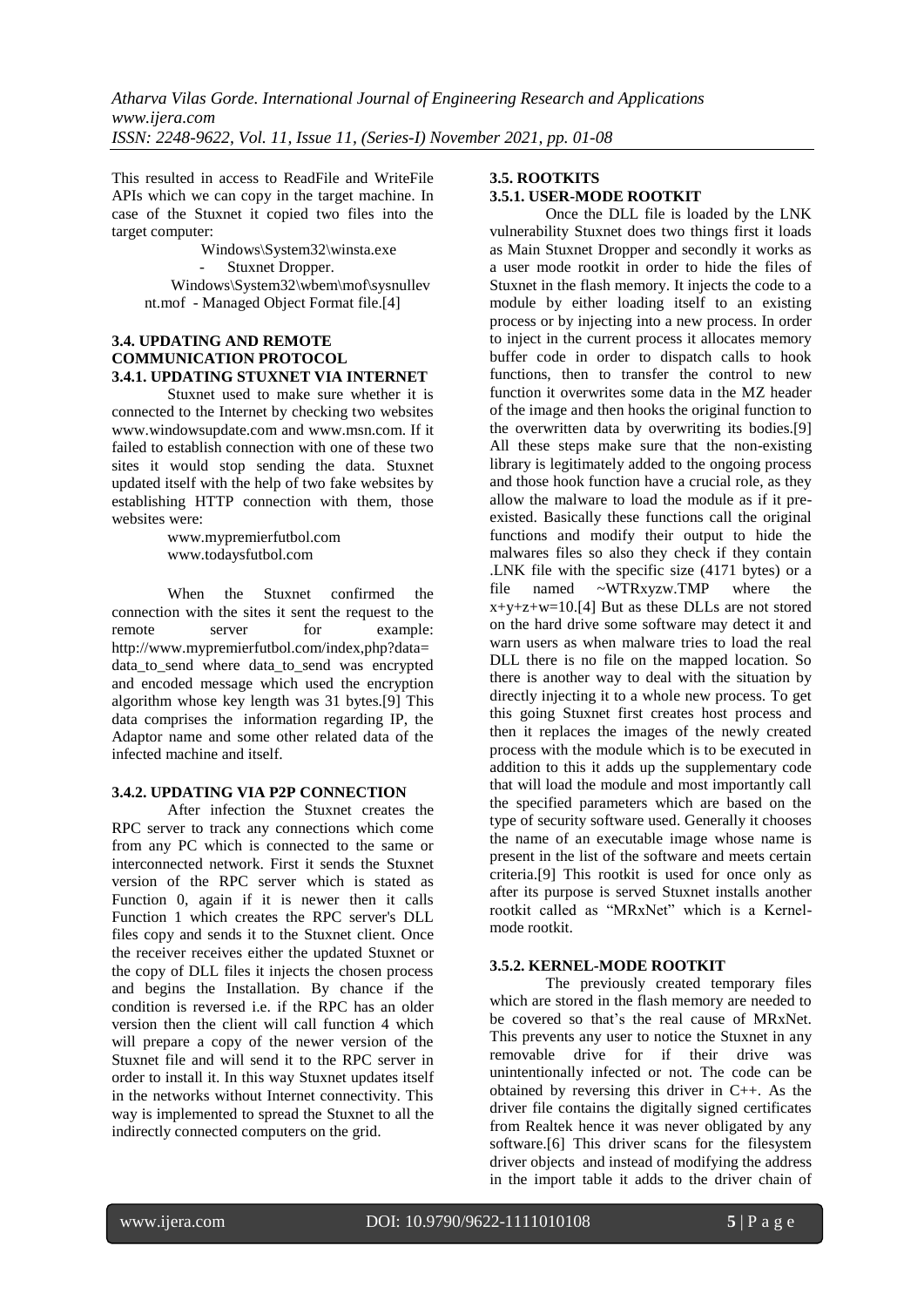*Atharva Vilas Gorde. International Journal of Engineering Research and Applications www.ijera.com ISSN: 2248-9622, Vol. 11, Issue 11, (Series-I) November 2021, pp. 01-08*

these drivers : \\FileSystem\\ntfs, \\\\\FileSystem\\fastfat, \\FileSystem\\cdfs. These are the drivers who are responsible for all the file transfers in the system by adding itself to this driver chain MRxNet makes sure that it will receive the request before the actual drivers receive any of the requests for transfer or process. By receiving prior requests the MRxNet is now able to modify the the input of these drivers and by this method it hides a directory named: {58763ECF-8AC3-4a5f-9430-1A310CE4BE0A} and after doing this it makes sure that to wipe the traces of modification it deletes the input (ISP) request to the actual drivers. The intention behind this process is to modify the output by adding the request to the IOCompleationRoutine.[4]

#### **3.6. LOADING MECHANISM 3.6.1. ~WTR4141.TMP**

The mechanism of this executable DLL is discussed earlier in the paper.

#### **3.6.2. MRxCLs LOADER DRIVER**

Various analyses have led to the conclusion that MRxCLs driver had different characteristics when compared to the other parts of the Stuxnet. What raised suspicion was the MRxCLs driver form Stuxnet was spreading in mid-2010 which was created on 2nd January 2009 but was signed on 26 January 2010 and that was the time when the other resources were built and signed. It seemed like the signing had to wait for the stolen certificates from Realtek and JMicron. What made it really distinct was that it was written in C++(where global variables were avoided), the Stuxnet's kernel mode driver was specially crafted to churn complete task of MRxCLs by avoiding the debug directory which also implied that there was no pathname for program database (PDB) file. The most notable thing was MRxCLs was written with far more generality that it had all the arbitrary data of the configuration which made it capable enough to name for each process and number of any DLL that was considered throughout the process.[10] It was complex enough to bypass all the security softwares and can be assumed to be a separate project as it was never modified when the versions of Stuxnet upgraded themselves. Now we will have a thorough look into how it really worked out.

MRxCLs reads "Data" value key as the parameter of the driver, the parameter is taken from the registry's key name:

HKEY\_LOCAL\_MACHINE\SYSTEM\ CurrentControlSet\Services\MRxCls

The "Data" is encrypted using 0xAE240682 as the key when decrypted, it has some system process and the filenames being used by Stuxnet. This "Data" specified the injection process' file location. The "Data" is so organized that all the elements in it have the access to the name of the infected process, later the DLL file injects the process and the key is used to decrypt the virus. Below is the Address and functions which contained the information written by the malware as an input "Data":

| Component            | Address                       | Function                                         |
|----------------------|-------------------------------|--------------------------------------------------|
| services.exe         | SystemRoot\inf\oem7<br>A.PNF  | Main<br>DLL<br>and call<br>tο<br>Export 1        |
| S7tgtopx.exe         | SystemRoot\inf\oem7<br>A.PNF  | Scada<br>Infection<br>and call<br>tο<br>Export 2 |
| CCProjectMgr<br>.exe | \SystemRoot\inf\oem7<br>A.PNF | Call to<br>Export 2                              |
| explorer.exe         | \SystemRoot\inf\oem7<br>m.PNF | Call to<br>Export 2                              |

If the flag was set to value 11 or 3 the Stuxnet was considered to be encrypted so then the driver had to decrypt it first by reading it.[10,4] After adding the "Data" to pre-registered MRxCLs via the key:

SYSTEM\CurrentControlSet\Services\MRxCls

The values of parameters makes it load as a boot driver and makes sure that it will load before other services or drivers. Then the parameters from Data decrypts it and saves it into a tabular format. The next step is that it checks for InitSafeBootMode and KdDebuggerEnabled. Then it proceeds to create the IoCreateDevice API which finally creates a new driver called \Device\MRxCLsDvX. Now it adds some function to get details like version and APCs status without using GetProcAddress instead it uses the function which is called as: MmGetSystemRoutineAddress.to end the initialization it calls the function which will register every time of the process and which will keep look after a module if it is loaded in the memory excluding own files.

Now in order to inject in the kernel-mode, the process begins by checking for the "kernel32.dll" if it fails to find the module it then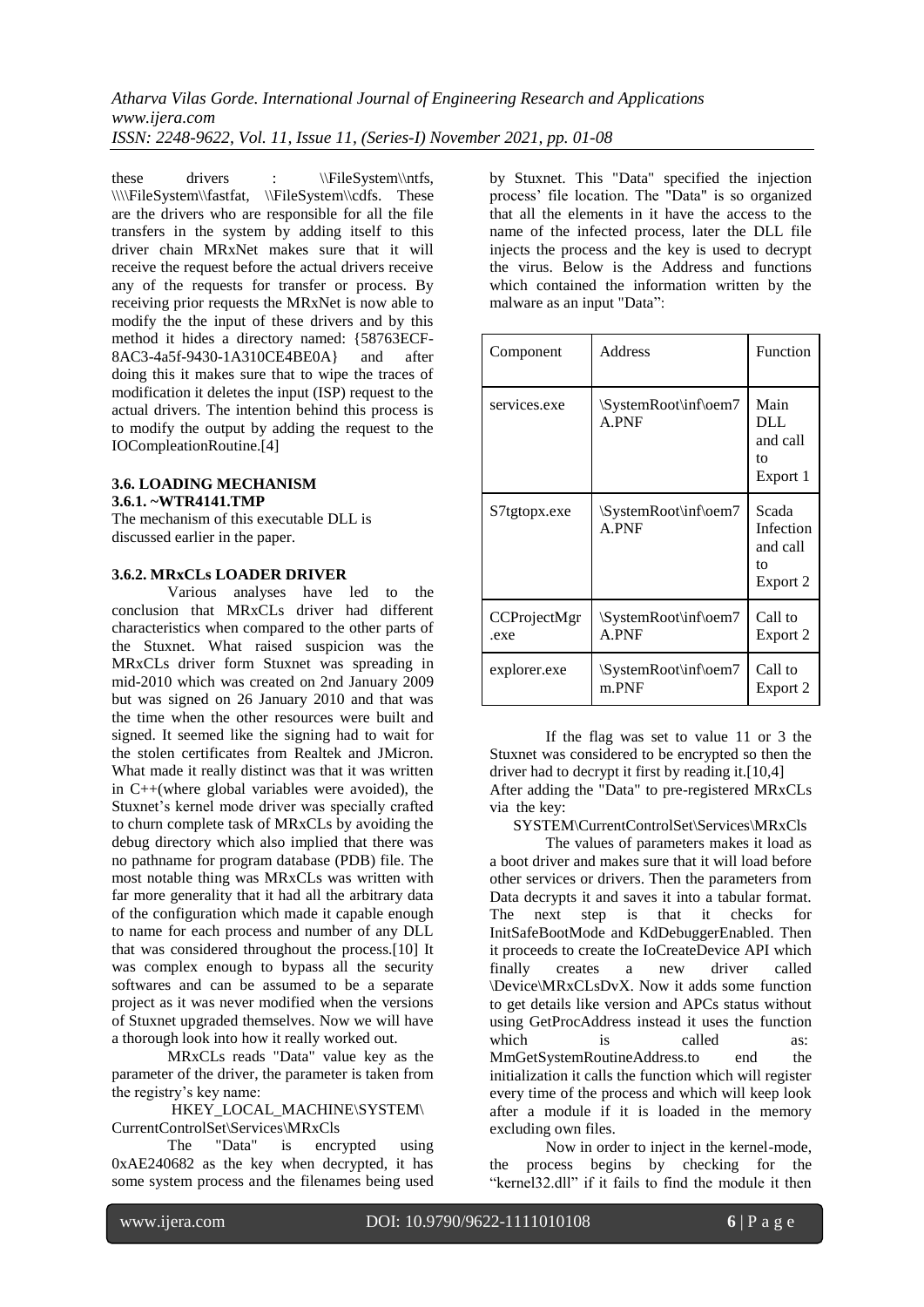searches for it in the whole process to find a comparable process's name to inject it. Once the injection is completed it loads the file and decrypts it to copy the code content into the process and then writes it to the portable executable(PE) file and .exe file that is the MZ file. The .exe file starts the process by praising the PE file and then creates an entry point for the process, after confirmation that there will be no problem to overwrite the entrypoint it searches for the piece of code from the process of Ntoskrnl.exe or Ntkrnlpa.exe.

These codes are written to allocate virtual memory to the given parameters which change the permissions of the entrypoint process from "read only" to "copy on write". It creates a buffer which is of equal size to the Stuxnet file and copies all the related files to this newly created buffer. To complete the process it then writes the place of the newly created buffer in the specific location in the PE module where we have previously copied the data. At the end it rewrites the Modified entrypoint with the code which was originally stored in the memory and to cover up the tracks it calls DeviceIoControl, it sends a request for Io packet to the driver in order to reset all the permissions back to the original state.[4]

#### **IV. CONCLUSION**

One who gains access to any system by exploiting any vulnerability has a very clear intention in mind that either they will do any specific task and would then leave the system covering up all the tracks or they will hide in the system in order to attack again. Stuxnet was targeted to setback the Nuclear Programme of Iran.

For Stuxnet most reports say that the attack of the Stuxnet was one of the most sophisticated malware attacks ever recorded till now. Not only because it took the admin rights without coming into the picture but also the facility which it targeted was a highly monitored facility, and it stayed in those systems for significant time. So also the wide area exposure which it took over due to its mechanism was also remarkable.

This also marks the tragic fact that even if the facility had an Air-gapped network still the Stuxnet made such large scale damage to it. Moreover it spread beyond the facility which can be considered as the side effect of such cyberweapons, like even if they are targeted to a specific purpose there is no way that we can restrict them to the specified area.

In addition to this the Stuxnet also highlighted the weak security standards of the SCADA systems which are used by most of the industries.

As these types of attacks are now gaining popularity in these times the researchers now have more scope to find and stop their spread by developing more rigid systems. And one must make sure that rigid standard operating procedures are followed for those who have access to such crucial systems.

There is future scope for this, as even if the Stuxnet is discovered its spread might not be completely erased. And successors of this malware are supposed to be more sophisticated in terms of camouflaging their presence which will obviously be a great task to deal with.

## **ACKNOWLEDGEMENT**

I would like to extend my warm gratitude to my Department of Computer Engineering and Mrs. Rucha Murkewar (M.E., Assistant Professor, (Structure) Civil Engineering), Smt. Kashibai Navale College of Engineering, Pune-041, for giving me the idea to make this research paper. I also thank my mom and dad who gave me the unparalled support.

#### **REFERENCES**

- [1]. Crucial Industries ConFront Cyberattacks, McAfee and the Strategic And International studies: In the Dark, 2011.
- [2]. David Albright, Paul Brannan, and Christina Walrond (Institute for Science and International Security): Did Stuxnet Take Out 1,000 Centrifuges at the Natanz Enrichment Plant?, December 22, 2010.
- [3]. Stuxnet: The computer virus that prevented and started the next world war. : The Why Files (youtube.com), March 4,2021
- [4]. Amr Thabet: Stuxnet Malware Analysis Paper
- [5]. Risk and Resilience Team Center for Security Studies (CSS), ETH Zürich: Hotspot Analysis: Stuxnet, October 2017.
- [6]. Nicolas Falliere, Liam O Murchu,and Eric Chien: W32.Stuxnet Dossier (version 1.3), November 2010.
- [7]. Phillip Porras, Hassen Saidi, and Vinod Yegneswaran: An Analysis of Conficker's Logic and Rendezvous Points, February 4, 2009.
- [8]. Kaspersky Threats: WORM.WIN32.Stuxnet
- [9]. ESET: Stuxnet Under Microscope
- [10]. Geoff Chappell: The MRXCLS.SYS Malware Loader, October 21,2010. TERMS AND THEIR MEANINGS
- [11]. Target: Centrifuges used in the uranium enrichment process in a nuclear plant in Natanz in Iran.